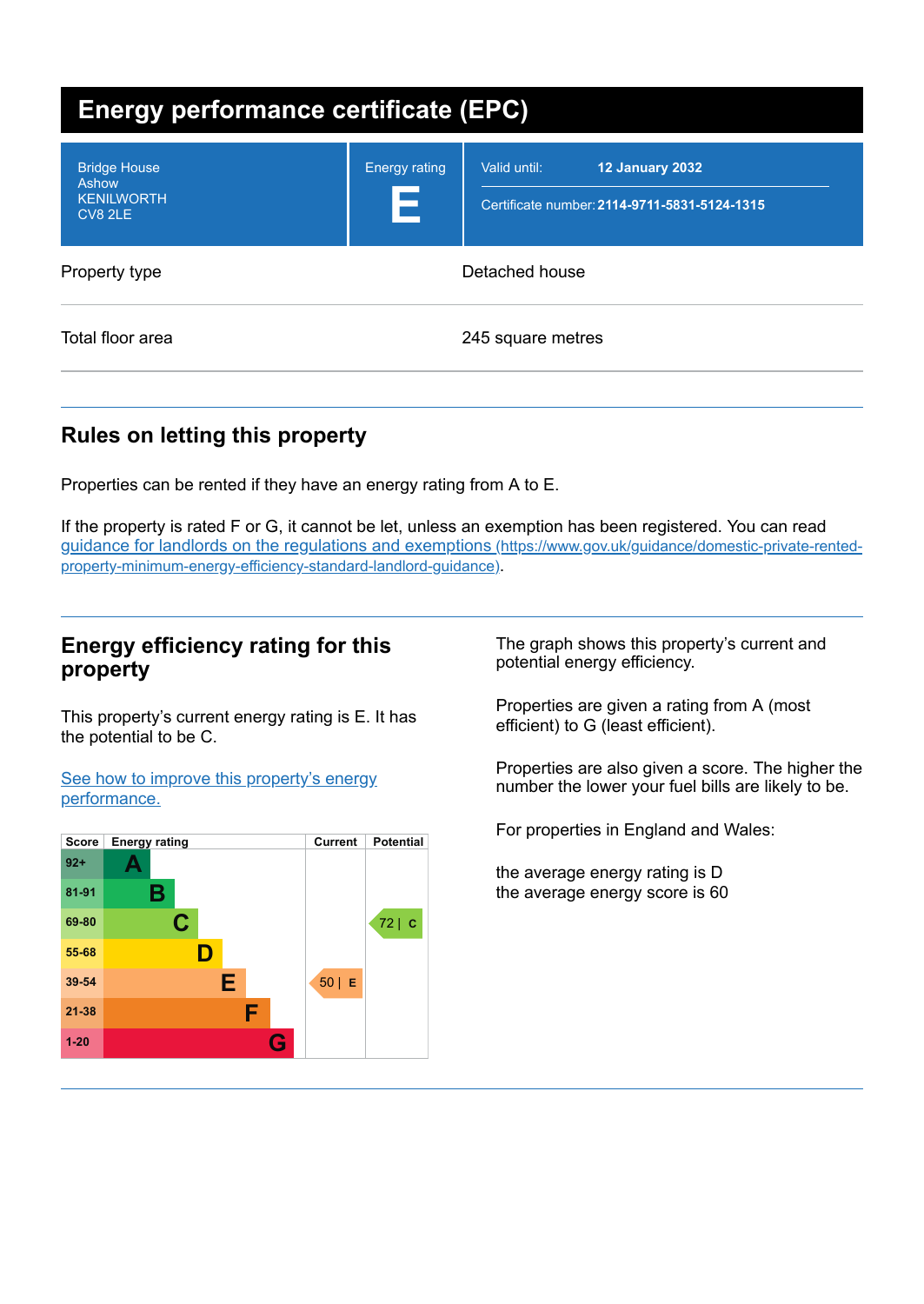## **Breakdown of property's energy performance**

This section shows the energy performance for features of this property. The assessment does not consider the condition of a feature and how well it is working.

Each feature is assessed as one of the following:

- very good (most efficient)
- good
- average
- poor
- very poor (least efficient)

When the description says "assumed", it means that the feature could not be inspected and an assumption has been made based on the property's age and type.

| <b>Feature</b>       | <b>Description</b>                          | Rating  |
|----------------------|---------------------------------------------|---------|
| Wall                 | Cavity wall, filled cavity                  | Average |
| Roof                 | Pitched, 100 mm loft insulation             | Average |
| Roof                 | Roof room(s), limited insulation (assumed)  | Poor    |
| Window               | Partial double glazing                      | Poor    |
| Main heating         | Boiler and radiators, oil                   | Average |
| Main heating control | Programmer, room thermostat and TRVs        | Good    |
| Hot water            | From main system                            | Average |
| Lighting             | Low energy lighting in 67% of fixed outlets | Good    |
| Floor                | Solid, no insulation (assumed)              | N/A     |
| Secondary heating    | Room heaters, dual fuel (mineral and wood)  | N/A     |

#### **Primary energy use**

The primary energy use for this property per year is 206 kilowatt hours per square metre (kWh/m2).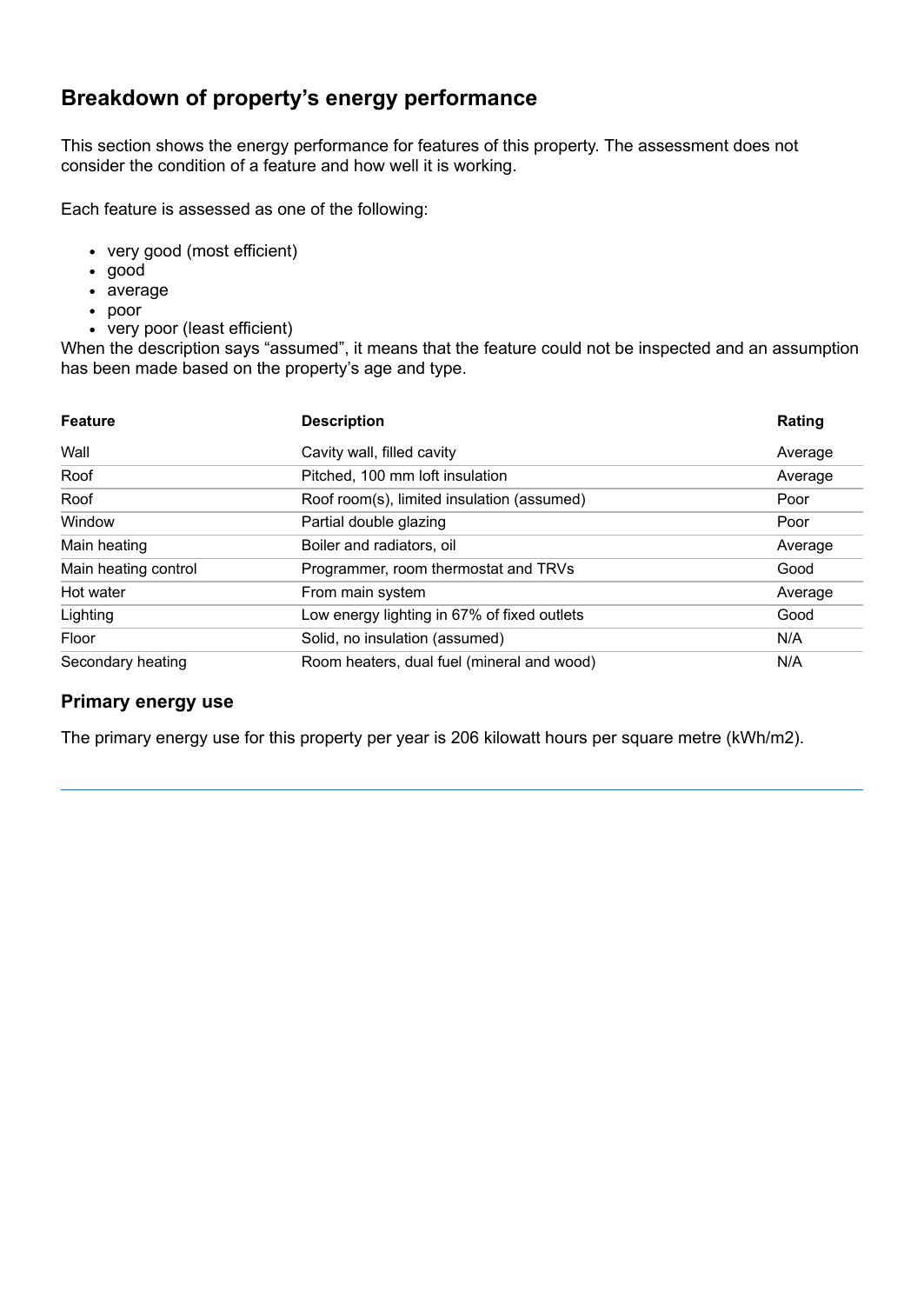| <b>Environmental impact of this</b><br>property                                                        |                 | This property produces                                                                                                                        | 13.0 tonnes of CO2 |
|--------------------------------------------------------------------------------------------------------|-----------------|-----------------------------------------------------------------------------------------------------------------------------------------------|--------------------|
| This property's current environmental impact<br>rating is E. It has the potential to be D.             |                 | This property's potential<br>production                                                                                                       | 7.4 tonnes of CO2  |
| Properties are rated in a scale from A to G<br>based on how much carbon dioxide (CO2) they<br>produce. |                 | By making the recommended changes, you<br>could reduce this property's CO2 emissions by<br>5.6 tonnes per year. This will help to protect the |                    |
| Properties with an A rating produce less CO2                                                           |                 | environment.                                                                                                                                  |                    |
| than G rated properties.                                                                               |                 | Environmental impact ratings are based on<br>assumptions about average occupancy and                                                          |                    |
| An average household<br>produces                                                                       | 6 tonnes of CO2 | energy use. They may not reflect how energy is<br>consumed by the people living at the property.                                              |                    |

# <span id="page-2-0"></span>**How to improve this property's energy performance**

Making any of the recommended changes will improve this property's energy efficiency.

If you make all of the recommended changes, this will improve the property's energy rating and score from E (50) to C (72).

| <b>Recommendation</b>                                                | <b>Typical installation</b><br>cost | <b>Typical yearly</b><br>saving |
|----------------------------------------------------------------------|-------------------------------------|---------------------------------|
| 1. Room-in-roof insulation                                           | £1.500 - £2.700                     | £356                            |
| 2. Floor insulation (solid floor)                                    | £4,000 - £6,000                     | £96                             |
| 3. Draught proofing                                                  | £80 - £120                          | £33                             |
| 4. Low energy lighting                                               | £40                                 | £42                             |
| 5. Solar water heating                                               | £4,000 - £6,000                     | £48                             |
| 6. Replace single glazed windows with low-E double glazed<br>windows | £3,300 - £6,500                     | £125                            |
| 7. Solar photovoltaic panels                                         | £3.500 - £5.500                     | £364                            |

### **Paying for energy improvements**

Find energy grants and ways to save energy in your home. [\(https://www.gov.uk/improve-energy-efficiency\)](https://www.gov.uk/improve-energy-efficiency)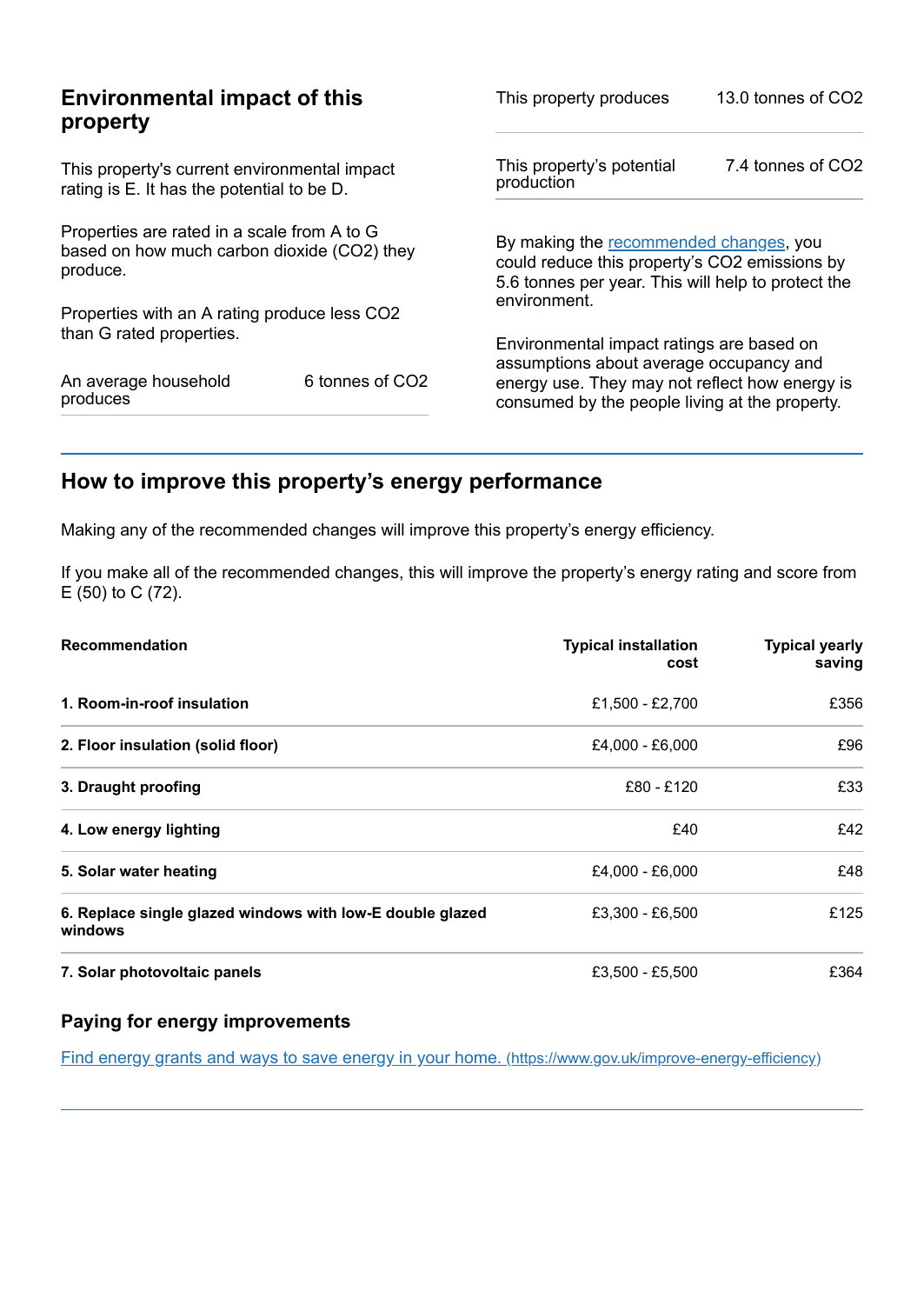## **Estimated energy use and potential savings**

| Estimated yearly energy<br>cost for this property | £2076 |
|---------------------------------------------------|-------|
| Potential saving                                  | £700  |

The estimated cost shows how much the average household would spend in this property for heating, lighting and hot water. It is not based on how energy is used by the people living at the property.

The estimated saving is based on making all of the [recommendations](#page-2-0) in how to improve this property's energy performance.

For advice on how to reduce your energy bills visit Simple Energy Advice [\(https://www.simpleenergyadvice.org.uk/\)](https://www.simpleenergyadvice.org.uk/).

### **Heating use in this property**

Heating a property usually makes up the majority of energy costs.

| Estimated energy used to heat this property                                                                                                                                                                                                                                                                                                         |                                        |  |
|-----------------------------------------------------------------------------------------------------------------------------------------------------------------------------------------------------------------------------------------------------------------------------------------------------------------------------------------------------|----------------------------------------|--|
| Space heating                                                                                                                                                                                                                                                                                                                                       | 31502 kWh per year                     |  |
| Water heating                                                                                                                                                                                                                                                                                                                                       | 3210 kWh per year                      |  |
| insulation                                                                                                                                                                                                                                                                                                                                          | Potential energy savings by installing |  |
| <b>Type of insulation</b>                                                                                                                                                                                                                                                                                                                           | Amount of energy saved                 |  |
| Loft insulation                                                                                                                                                                                                                                                                                                                                     | 464 kWh per year                       |  |
| You might be able to receive Renewable Heat<br>Incentive payments (https://www.gov.uk/domestic-<br>renewable-heat-incentive). This will help to reduce<br>carbon emissions by replacing your existing<br>heating system with one that generates<br>renewable heat. The estimated energy required<br>for space and water heating will form the basis |                                        |  |

of the payments.